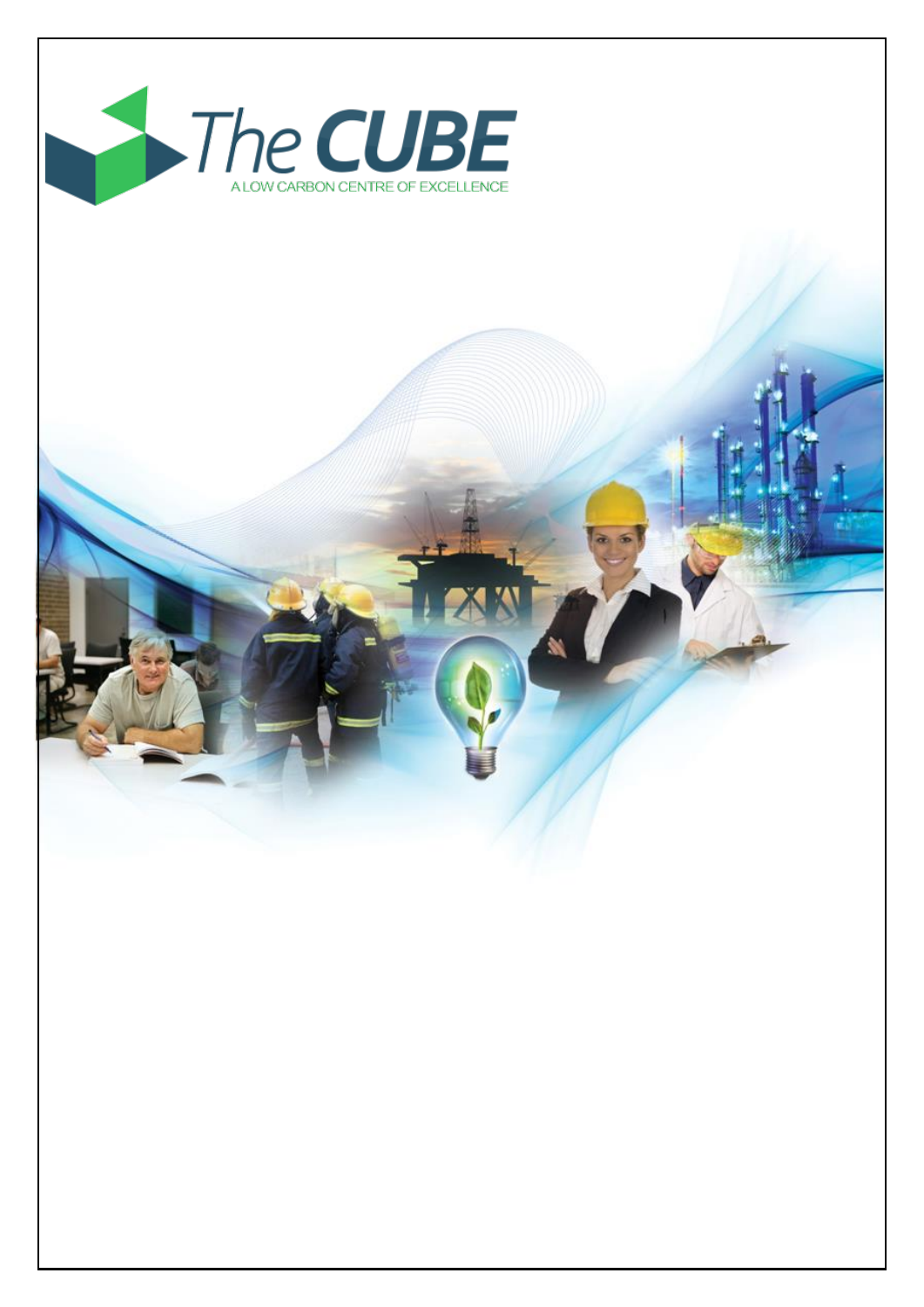# **Table of Contents**

# **General Courses**

# **Energy/Environment/Standards**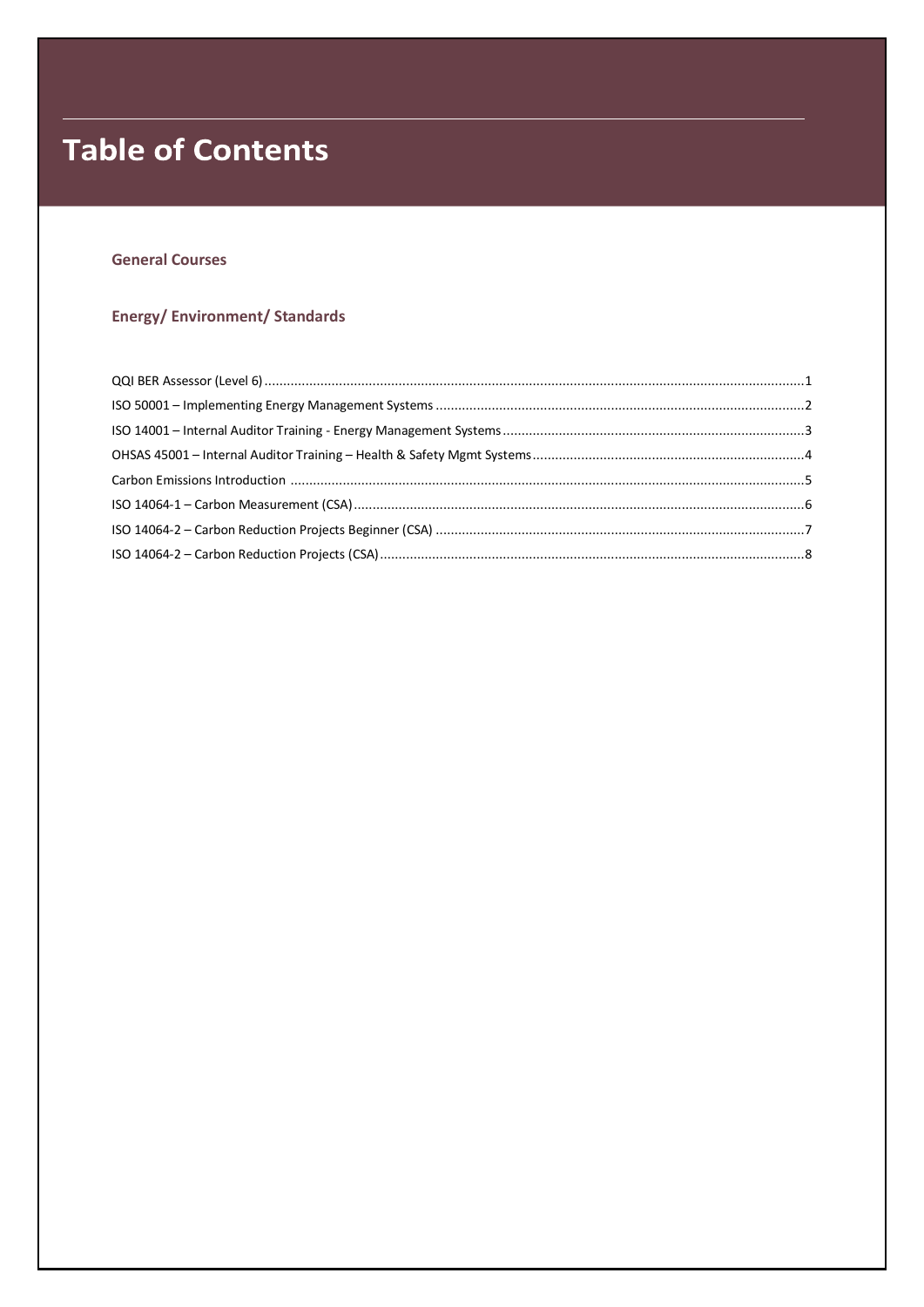# **BER Assessor (QQI Level 6)**

# **Who should attend?**

**This course is aimed at those involved in new dwellings and the sale or rent of existing dwellings**

## **Aims and objectives**

- Be familiar with the key objectives and background to the European Performance of Building Directive
- Demonstrate the ability to accurately collect BER data on dwellings from surveys, specifications and plans that affect energy and CO2 emissions performance.
- Demonstrate the ability to undertake limitation of primary energy and/or CO2 emission calculations as required by the Building Regulations
- Input data into the Dwelling Energy Assessment Procedure (DEAP) software
- Explain the significance, in BER terms, of varying the specifications for dwellings.

### **Expected Outcomes**

Sustainable Energy Ireland (SEI) is the regulatory body for Building Energy Rating (BER) Assessments in Ireland. Its sets out the requirements which all validated training courses must meet, and is the body which registers Assessors. To become a registered BER Assessor you must complete an SEI-listed training course, pass the SEI Domestic BER examination, and register with SEI. CMSE is an SEI-listed provider of BER Assessor courses.

## **Course outlines**

- Background to Energy Performance of Buildings Directive (EPBD)
- Irish legislation on building energy ratings
- Building Regulations Part L
- Dwellings Energy Assessment Procedure (DEAP)
- Measuring relevant building dimensions
- Calculating U Values
- Energy assessment on domestic hot water systems
- Alternative energy heating systems
- Assessments from plans and specifications
- Surveying of existing dwellings
- Assessments of existing dwellings

## **Assessment**

4 Case Study Assignments (50%), 10 Short Answer Questions (10%), Practical BER Assessment (40%)

# **Additional information**

Duration: 5 days + Exam Maximum number of delegates: 10 persons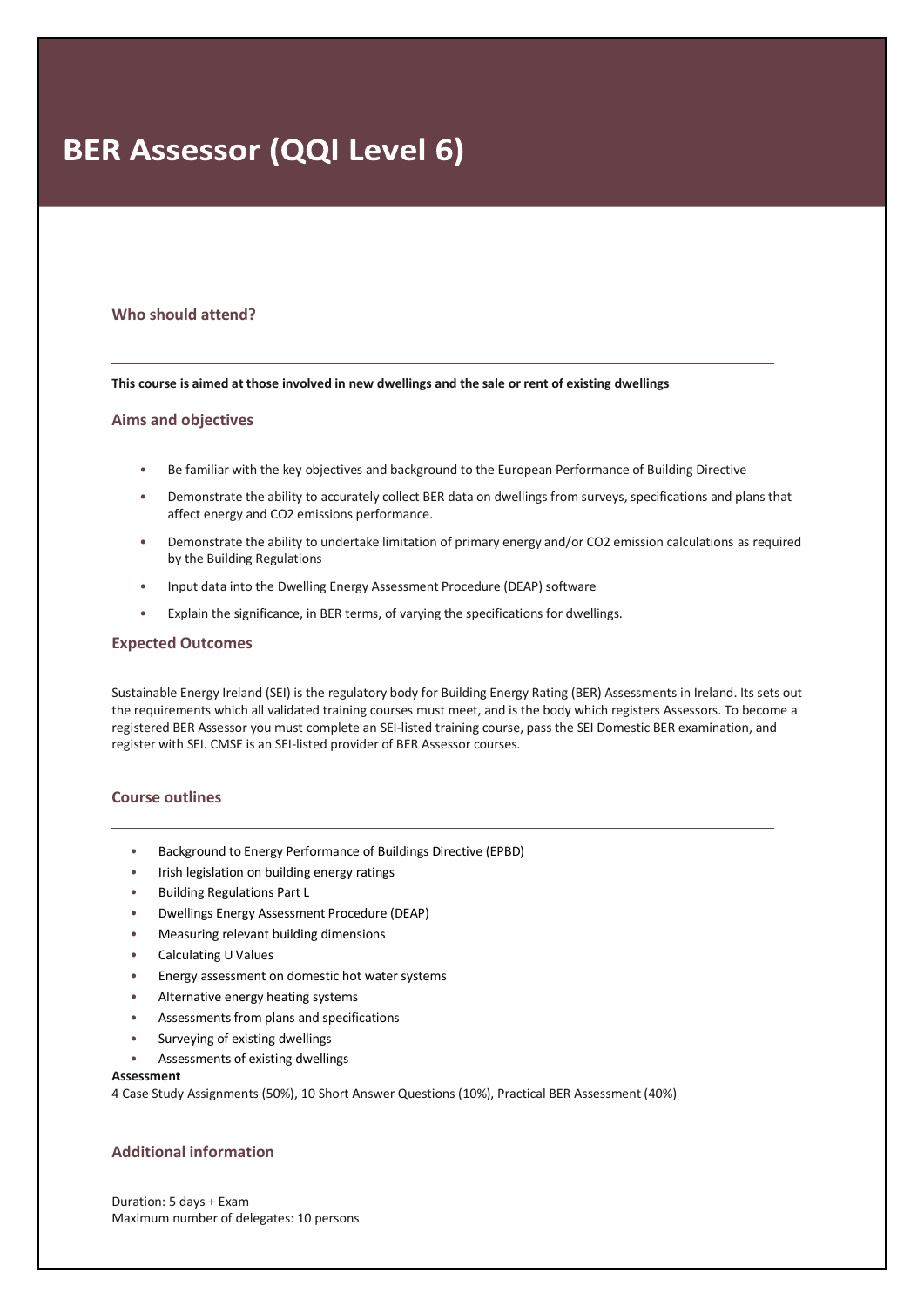# ISO 50001 - Implementing Energy Management

## **Who should attend?**

- **Practitioners who want to implement an energy management system or those with responsibility for energy management in their organization.**
- **Practitioners responsible for improving energy performance and energy efficiency**
- **Energy managers (operations managers, plant managers, facility managers)**
- **Those responsible for coordination of specific elements or aspects of energy systems (engineering, integrated processes, environmental)**
- **Energy System Auditors (Internal / External-Professional Service Providers)**
- **Energy Providers (Utilities) - understanding customer needs and managing energy efficiency support programs**

# **Aims and objectives**

Upon completion of this training, you will be able to:

- Develop a plan to implement and ISO 50001 based Energy Management System
- Use provided resources to support the implementation of ISO 50001
- Develop energy policies and processes
- Define and develop baseline energy performance indicators
- Create appropriate measures and internal benchmarks for improving energy performance

#### **Course outlines**

Based on ISO 50001:2011, this two-day course provides guidance on how to implement an energy management system. The course enables practitioners to build the necessary systems and processes to improve energy efficiency, help reduce consumption and their associated costs and improve overall energy performance in their organization's operations.

An experienced energy management practitioner will serve as expert resource and instructor as you review the requirements of the standard with a focus on the practical demands of the implementation process. Case work and provided resources will help you to gain an appreciation of the various strategies and tactics you can employ to deal with various constraints and typical roadblocks that need to be addressed during the implementation process.

# **Additional information**

Duration: 2 Days Maximum number of delegates: 12 persons

#### **Assessment**

Written and practical assessments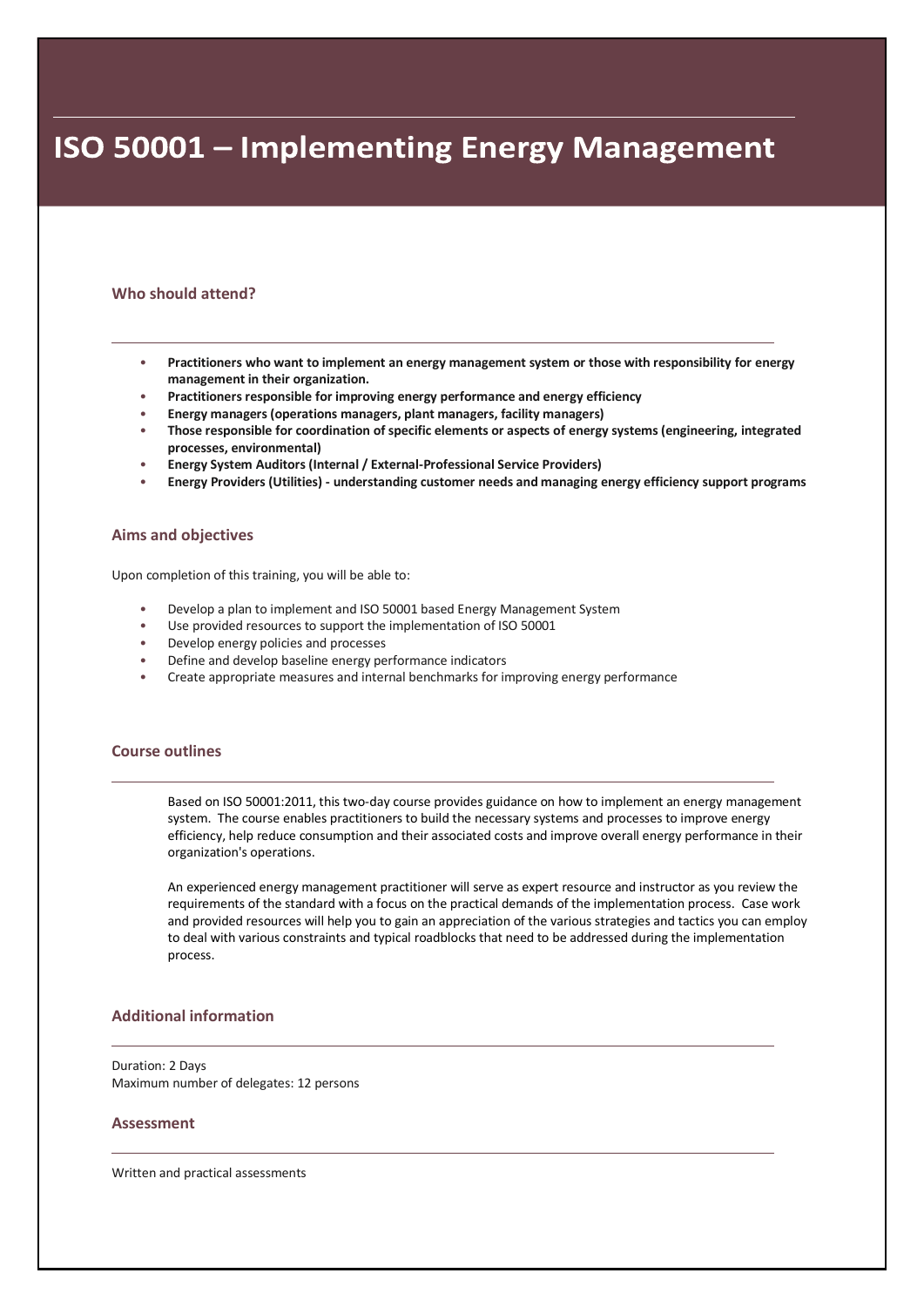# ISO 14001 - Internal Auditor Training - Energy

# **Who should attend?**

**All personnel with responsibility for internal auditing of Environmental Management System ISO 14001**

#### **Aims and objectives**

To give participants an understanding of

- What are the new requirements with ISO 14001:2015
- How to Identify Internal & External issues and relevant interested parties
- How to Define the scope of the EMS
- Identifying Risks & Opportunities
- The role of leadership in ISO14001:2015
- The audit process
- The competency to conduct an internal Environmental Audit
- the skills to write up an audit report
- the competency to present audit findings to the auditee

This course provides knowledge and understanding to help your organisations manage their risk.

It reviews how and why your organisation should develop, implement and continuously improve a framework with the purpose of integrating the process for managing risk into the overall governance, strategy and planning, management, reporting processes, policies values and culture.

Once implemented and maintained, ISO 31000 the management of risk enables your organisation to increase the likelihood of achieving objectives, encourage proactive management, be aware of the need to identify and treat risk throughout the organisation. The course teaches how improvements in the identification of opportunities and threats can be achieved as a result of having a risk management framework in place as well as ensuring that compliance with relevant legal and regulatory requirements and norms are met.

## **Course outlines**

#### Day One

- Overview & Benefit of ISO 14001:2015
- Elements of Environmental Management System ISO 14001:2015
- Workshops on the new elements of ISO 14001:2015
- Environmental Aspects and development of objectives and targets
- The Audit Process

Day Two

- The Audit Process (cont.)
- Performing an audit
- Reporting and presenting audit findings

# **Additional information**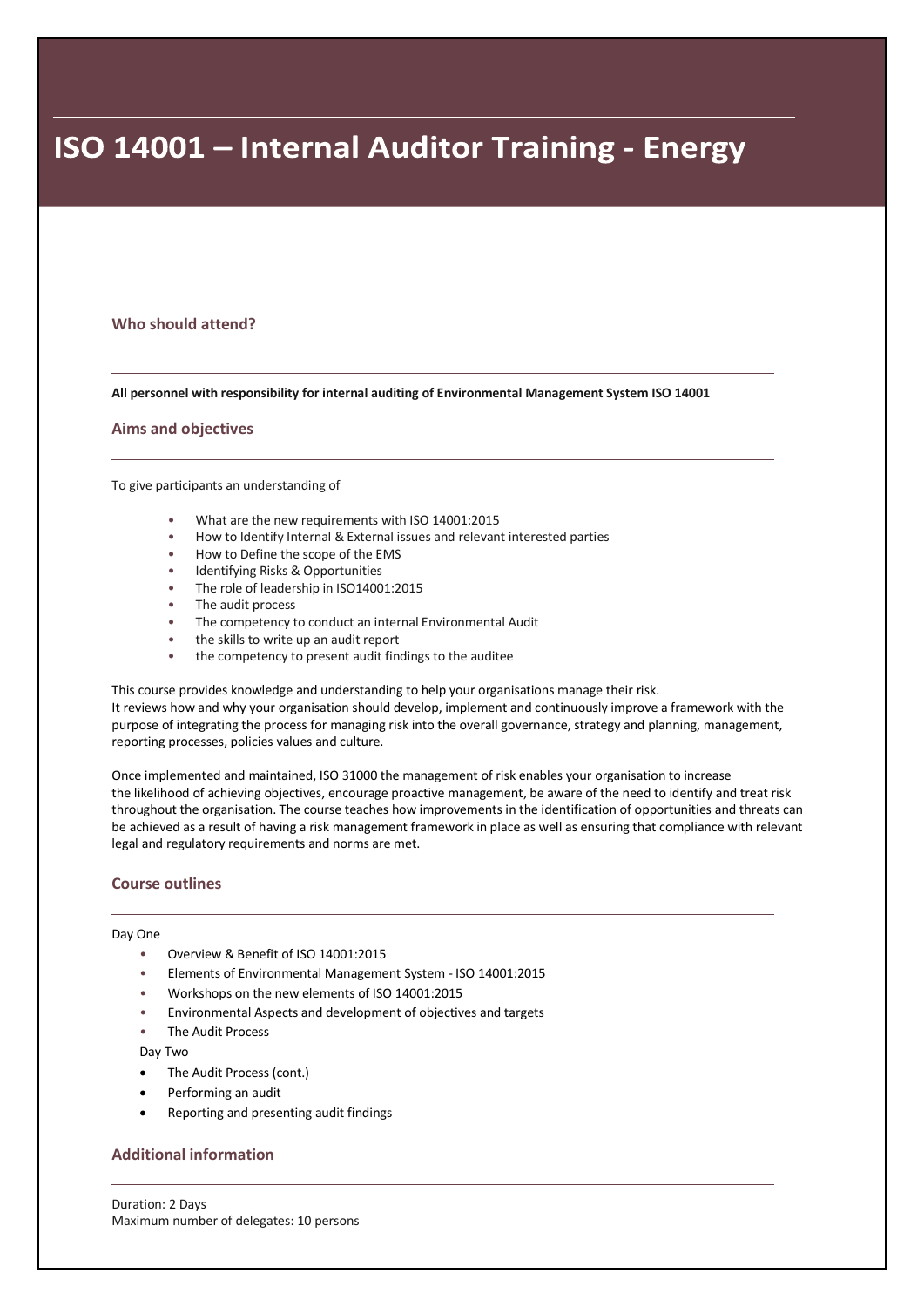# OHSAS 45001 - Internal Auditor Training - Health

### **Who should attend?**

**All personnel with responsibility for internal auditing of Health and Safety Management System OHSAS 45001**

#### **Aims and objectives**

To give participants

- an overview of OHSAS 45001
- an understanding of the documentation requirements of OHSAS 45001
- an understanding of the audit process
- the competency to conduct an internal Health and Safety Audit
- the skills to write up an audit report
- the competency to present audit findings to the auditee.

## **Course outlines**

#### Day One

- Overview of OHSAS 45001
- Benefits of OHSAS 45001
- Elements of Health and Safety Management System OHSAS 45001
- Hazard Identification and Risk Assessment
- The Audit Process

#### Day Two

- The Audit Process (cont.)
- Performing an audit
- Reporting and presenting audit findings

# **Additional information**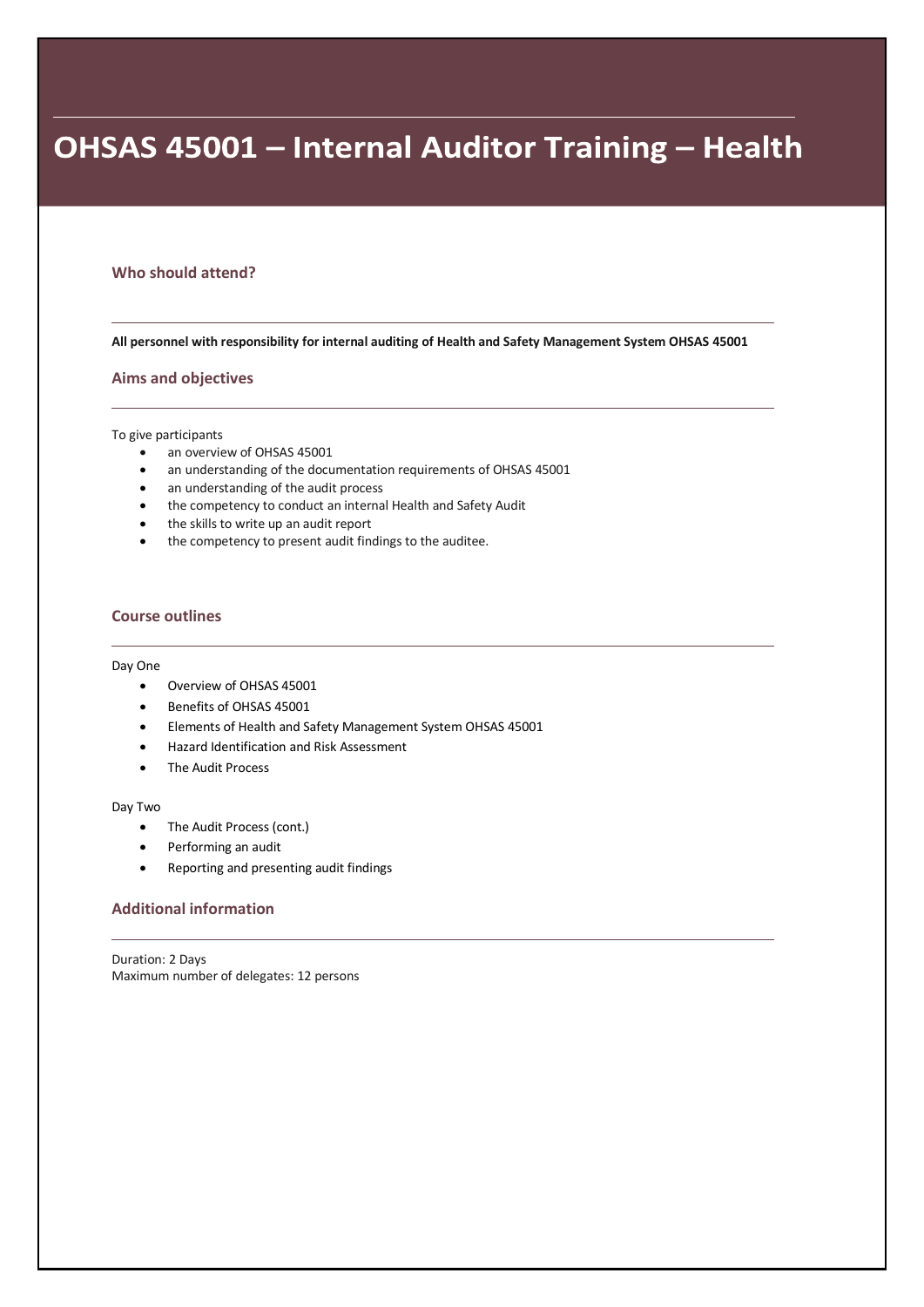# **Carbon Emissions Introduction Course**

# **Who should attend?**

**This course is aimed at two main target audiences. Firstly, company directors and managers, management accountants and those with general responsibilities in the area of corporate governance. Secondly our course is aimed at those who have an interest in climate change and methods of carbon emissions reduction.**

#### **Aims and objectives**

This popular half day course is designed to provide attendees with a basic understanding of carbon emissions, carbon foot printing and general climate change issues.

This is a carbon emissions awareness course aimed at people looking for a foundation of knowledge in this sector. The course is flexible and in addition to the topics below attendees will be able to ask questions on specific issues affecting them or on areas of particular interest to you. Attendees will be given an overview of UK and other legislation (both current and proposed). Typically, attendees ask about LSE and FTSE requirements; mandatory carbon reporting; CRC; carbon trading; etc. Additional information sources and further courses will also be discussed.

#### **Course outlines**

- The course will be flexible and driven to some extent by the course attendees. The course programme will cover the following topics at a minimum:
- Definition of carbon emissions
- An understanding of carbon emissions and their effect on climate change
- An outline of the UK and international legislation covering carbon emissions
- Introduction to the GHG protocol for corporate accounting and the GHG protocol for project accounting
- General introduction to carbon foot printing processes
- Carbon trading Carbon pricing trading mechanisms and platforms
- Legislative compliance in the FTSE, LSE and other UK contexts
- Carbon accounting and related issues for UK companies
- Related environmental issues affecting climate change
- Carbon emissions, business management and corporate governance
- Commercial opportunities from carbon projects

# **Additional information**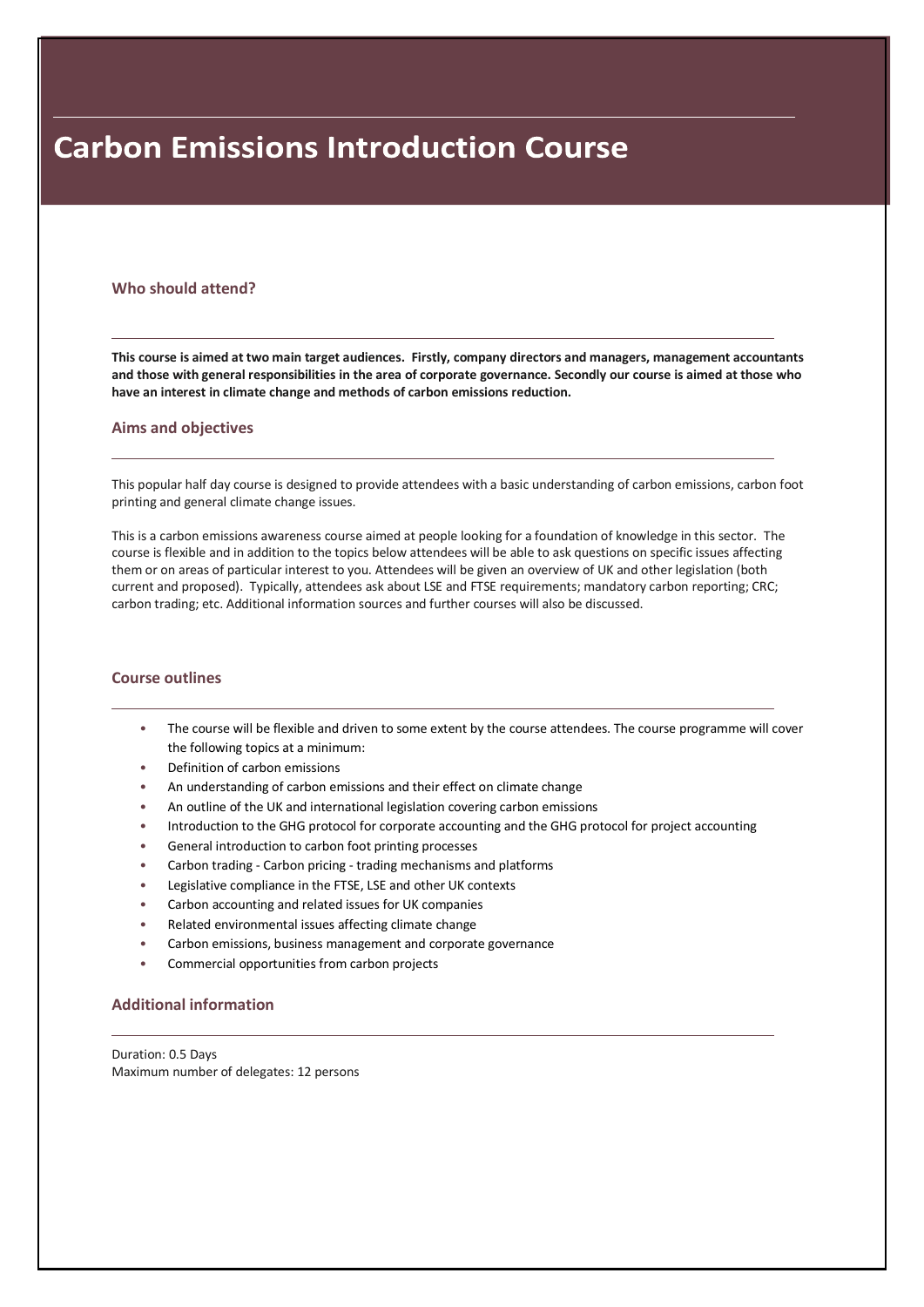# ISO 14064-1 - Carbon Measurement Course

# **Who should attend?**

**This course is designed for attendees who need a foundation course in carbon emissions footprinting (measurement). This course will enhance your knowledge and CV in this rapidly expanding area of carbon emissions.**

## **Aims and objectives**

Attendees at this course will learn the essentials of GHG management and carbon performance. This course will provide the attendee with an excellent knowledge and understanding of ISO 14064-1 to facilitate quantification and management of your carbon footprint and greenhouse gas (GHG) emissions.

This course was developed by CSA Standards and is delivered by Carbon Action. Carbon Action is a leading provider of carbon training in the UK and has the exclusive rights to provide CSA developed training courses to ISO 14064, the ONLY globally recognised standard. Carbon Action are also an education and training provider partner of the Carbon Disclosure Project.

#### **Course outlines**

Learn how to measure your organisations carbon footprint using ISO 14064 - 1. The course breaks the subject down into five key areas.

- 1. Introduction to GHG inventories
- 2. ISO 14064-1 and GHG protocol
- 3. GHG management handbook
- 4. GHG information management system
- 5. Case Study

# **Additional information**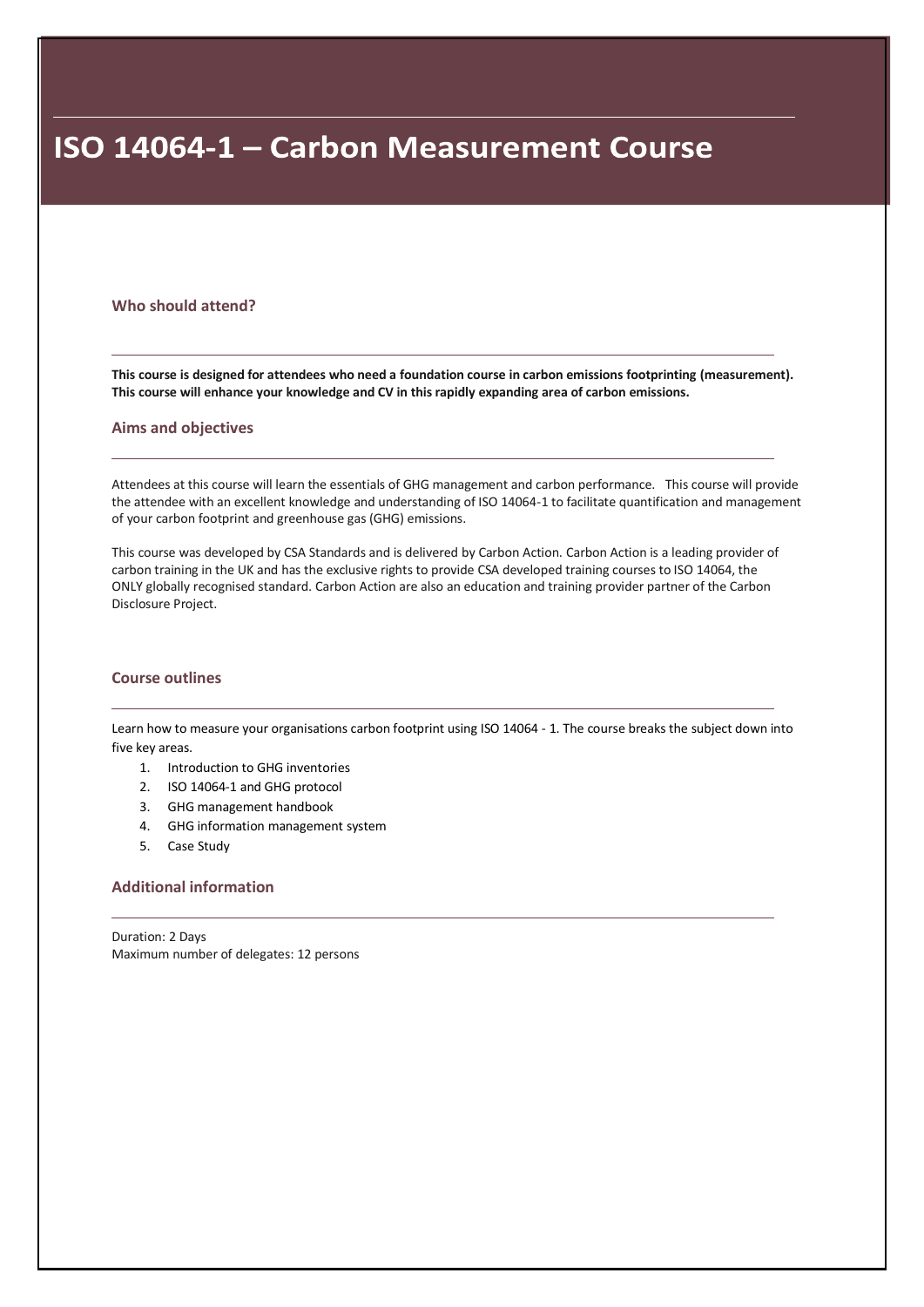# ISO 14064-2 - Carbon Reduction Projects Beginner

#### **Who should attend?**

**This course looks at detail around reducing the environmental impact of organisations. Attendees at this course will learn how to reduce their organisations carbon footprint and will get a good grounding in greenhouse gas projects using ISO 14064-2.**

## **Course Developers**

This course was developed by CSA Standards and is delivered by Carbon Action. Carbon Action is a leading provider of carbon training in the UK and has the exclusive rights to provide CSA developed training courses to ISO 14064, the ONLY globally recognised standard. Carbon Action are also an education and training provider partner of the Carbon Disclosure Project.

## **Course outlines**

The course breaks the subject down into eight key areas:

- 1. Introduction to GHG projects
- 2. ISO 14064-2 terms and definitions
- 3. Identifying sources, sinks, reservoirs
- 4. Determining the baseline scenario
- 5. Quantifying the baseline scenario
- 6. GHG monitoring and data management
- 7. Documenting and reporting
- 8. Case study

## **Additional information**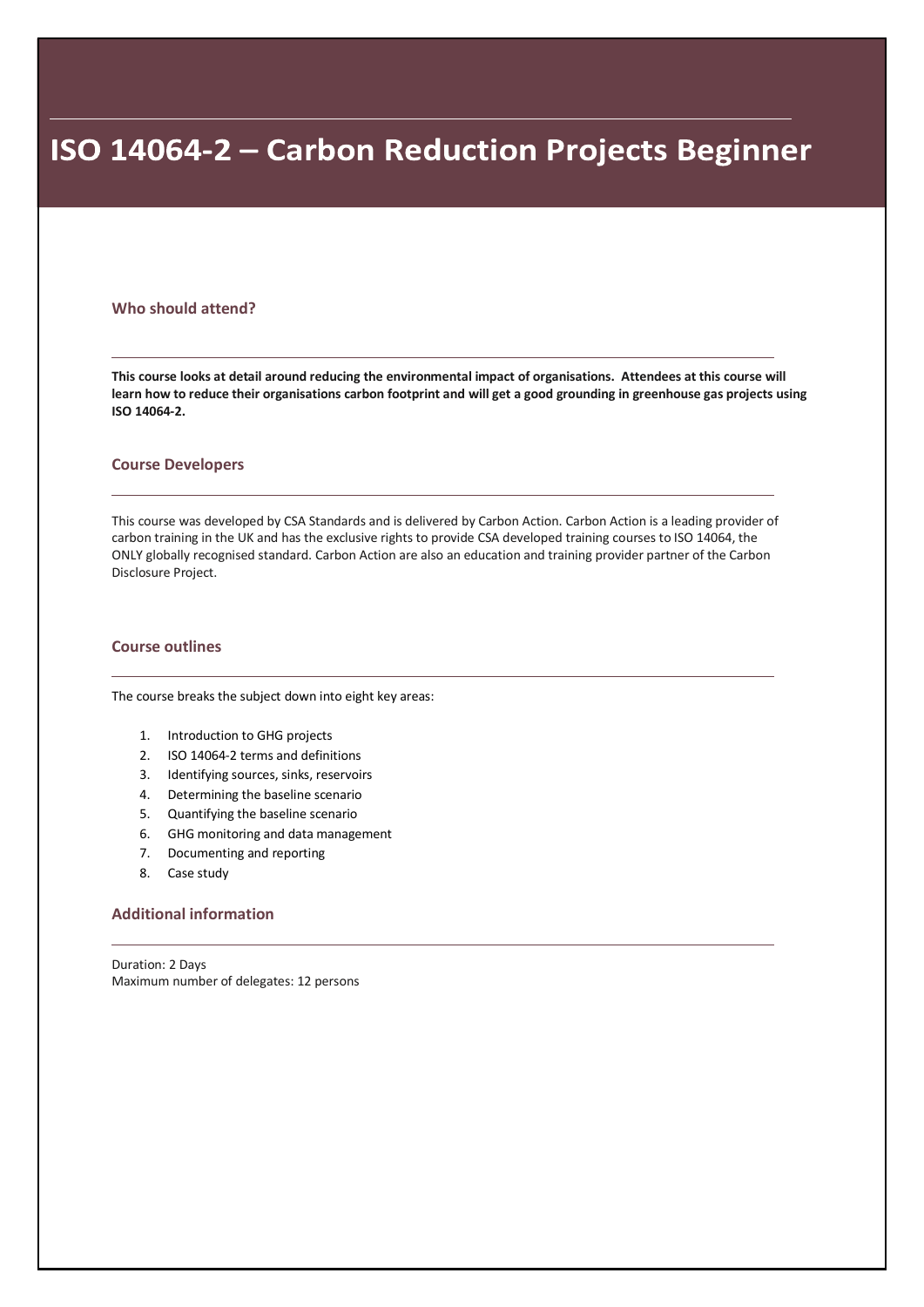# ISO 14064-2 - Carbon Reduction Projects Course

### **Who should attend?**

**Attendees at this intensive course will receive in-depth validation and verification training on the ISO 14064-3 standard. This includes specific examples of how verification would be applied to a GHG inventory prepared according to the ISO 14064-1 or a project that conforms with the ISO 14064-2.**

#### **Course Developers**

This course was developed by CSA Standards and is delivered by Carbon Action. Carbon Action is a leading provider of carbon training in the UK and has the exclusive rights to provide CSA developed training courses to ISO 14064, the ONLY globally recognised standard. Carbon Action are also an education and training provider partner of the Carbon Disclosure Project.

# **Course outlines**

The programme covers:

- 1. Quantification, monitoring and reporting requirements for greenhouse gas emissions and removals
- 2. Measuring your organisation`s greenhouse gas inventory
- 3. Creating a project to reduce your environmental impact through emission reductions and removals
- 4. The requirements for quantifying, monitoring and reporting project under ISO 14064-2

# **GHG Verification using ISO 14064**

Verification is the systematic, independent and documented process for the evaluation of a greenhouse gas assertion against agreed verification criteria. Verification provides an independent assessment of the data associated with a GHG inventory or project and typically offers an opinion on the accuracy of the estimates or measurements, thus giving confidence to others interested in the results

# **Additional information**